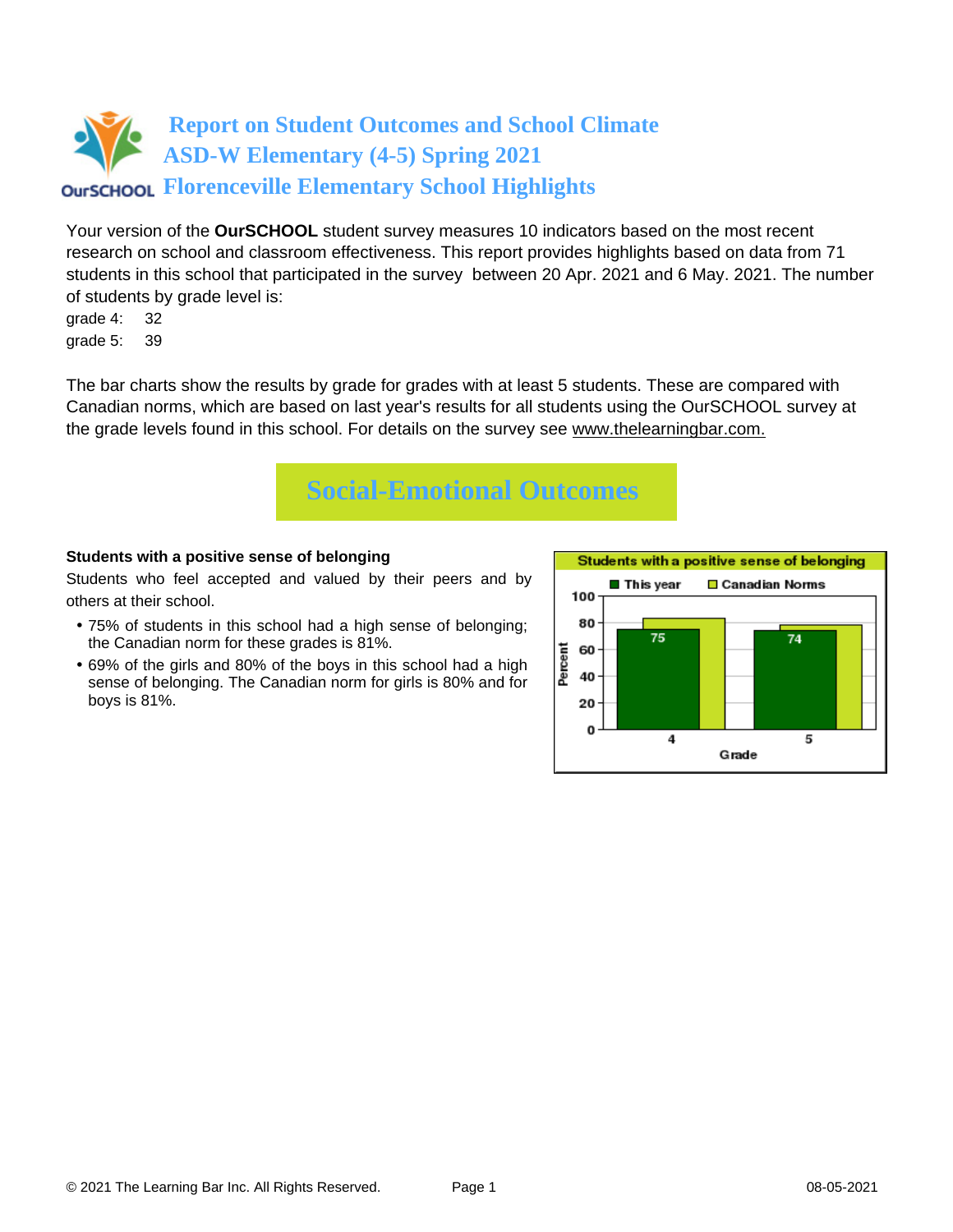## **Report on Student Outcomes and School Climate ASD-W Elementary (4-5) Spring 2021 Florenceville Elementary School Highlights**

## **DRIVERS of Student Outcomes**

### **Rigor**

Students who find the classroom instruction is well-organized, with a clear purpose, and with immediate and appropriate feedback that helps them learn.

- In this school, students rated rigor 8.2 out of 10; the Canadian norm for these grades is 8.4.
- In this school, rigor was rated 8.4 out of 10 by girls and 8.1 out of 10 by boys. The Canadian norm for girls is 8.5 and for boys is 8.3.

### **Bullying and Exclusion**

Students who are subjected to physical, social, or verbal bullying, or are bullied over the internet.

- 36% of students in this school were victims of moderate to severe bullying in the previous month; the Canadian norm for these grades is 30%.
- 28% of the girls and 41% of the boys in this school were victims of moderate to severe bullying in the previous month. The Canadian norm for girls is 27% and for boys is 32%.

### **Feel safe attending this school**

Students who feel safe at school as well as going to and from school.

- 56% of students felt safe attending the school; the Canadian norm for these grades is 65%.
- 59% of the girls and 55% of the boys felt safe attending the school. The Canadian norm for girls is 67% and for boys is 64%.





 $\overline{\bf{4}}$ 

5

0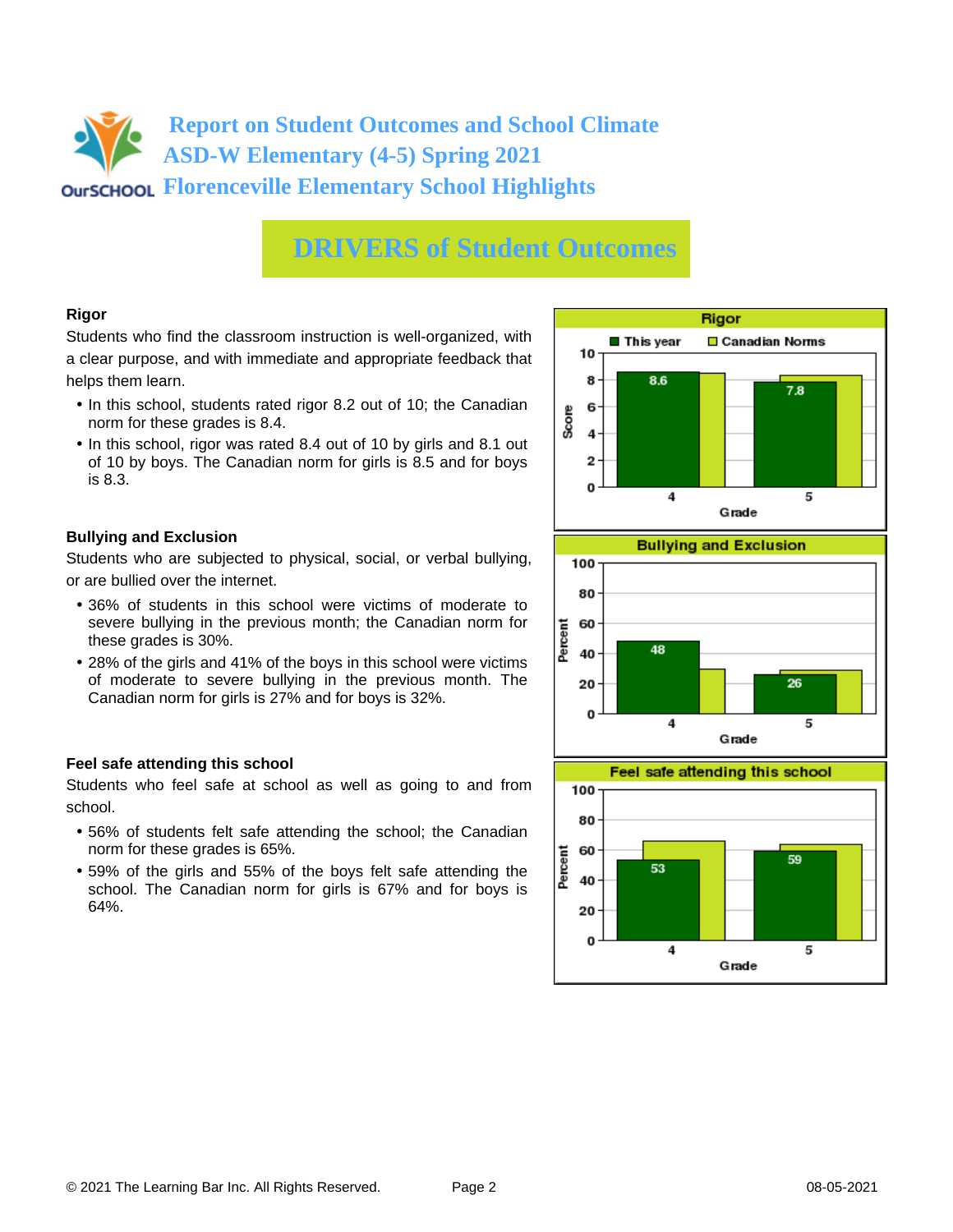**Report on Student Outcomes and School Climate ASD-W Elementary (4-5) Spring 2021 Florenceville Elementary School Highlights**

# **Demographic Factors**

### **Language spoken at home**

Students are asked to indicate the language they speak most often at home.

- 74% of students in this school speak English at home.
- 0% of students in this school speak French at home.
- 1% of students in this school speak other languages at home.
- 16% of students in this school speak English and French at home.
- 9% of students in this school speak English and another languages at home.
- 0% of students in this school speak French and another languages at home.

#### **Time student has lived in Canada**

Students who were born in Canada.

- 93% of students in this school were born in Canada.
- 93% of the girls and 93% of the boys in this school were born in Canada.





#### **Indigenous Status**

Students who identified as Indigenous, that is, First Nations, Métis, or Inuk.

- 3% of students in this school identified as Indigenous.
- 0% of the girls and 6% of the boys in this school identified as Indigenous.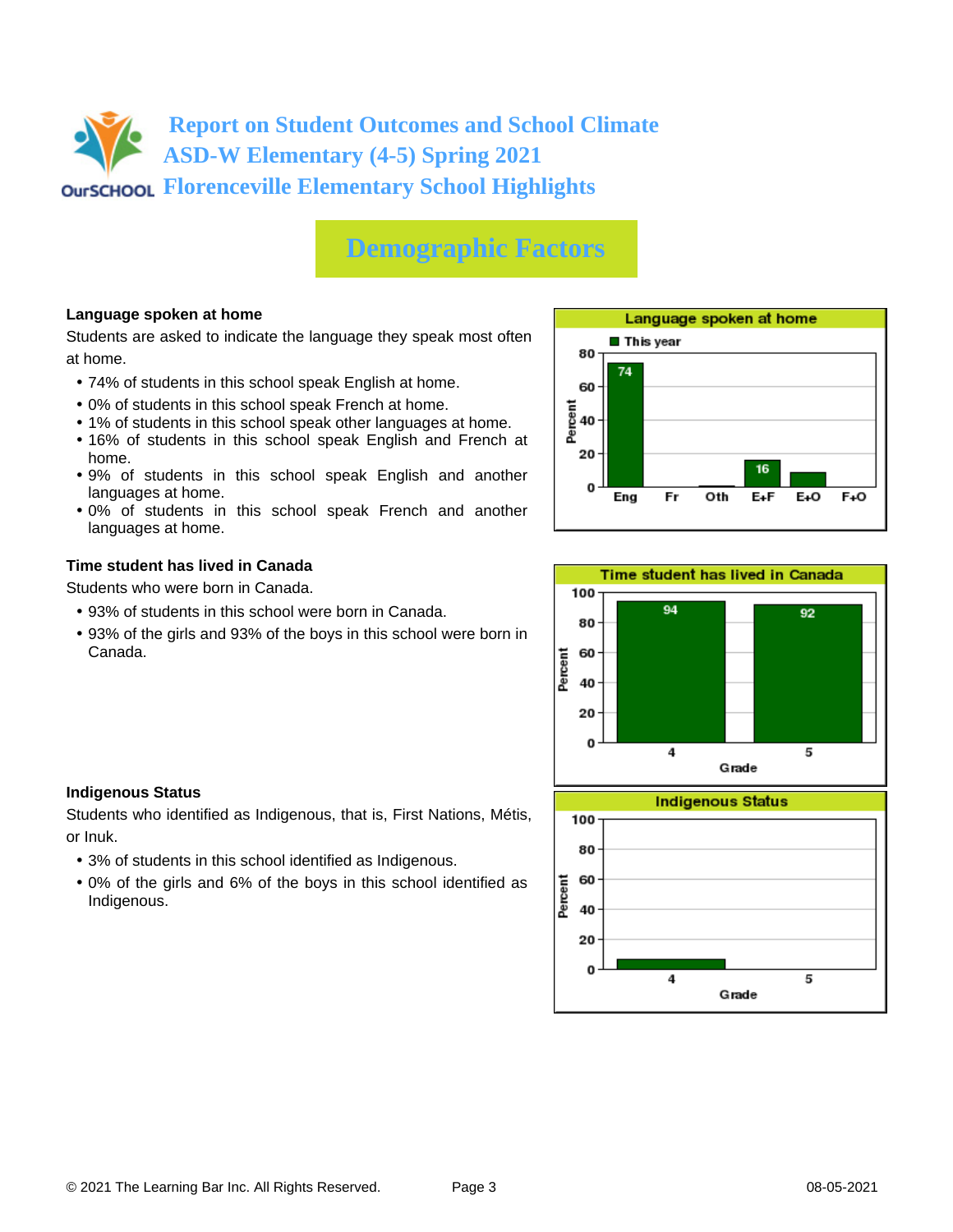

## **Demographic Factors**

#### **Instructional Environment**

The percentage of students learning at home, at school, or a combination of both.

• 70% of students in this school are learning at school. 7% of students in this school are learning at home. 23% of students in this school are learning both at school and at home.

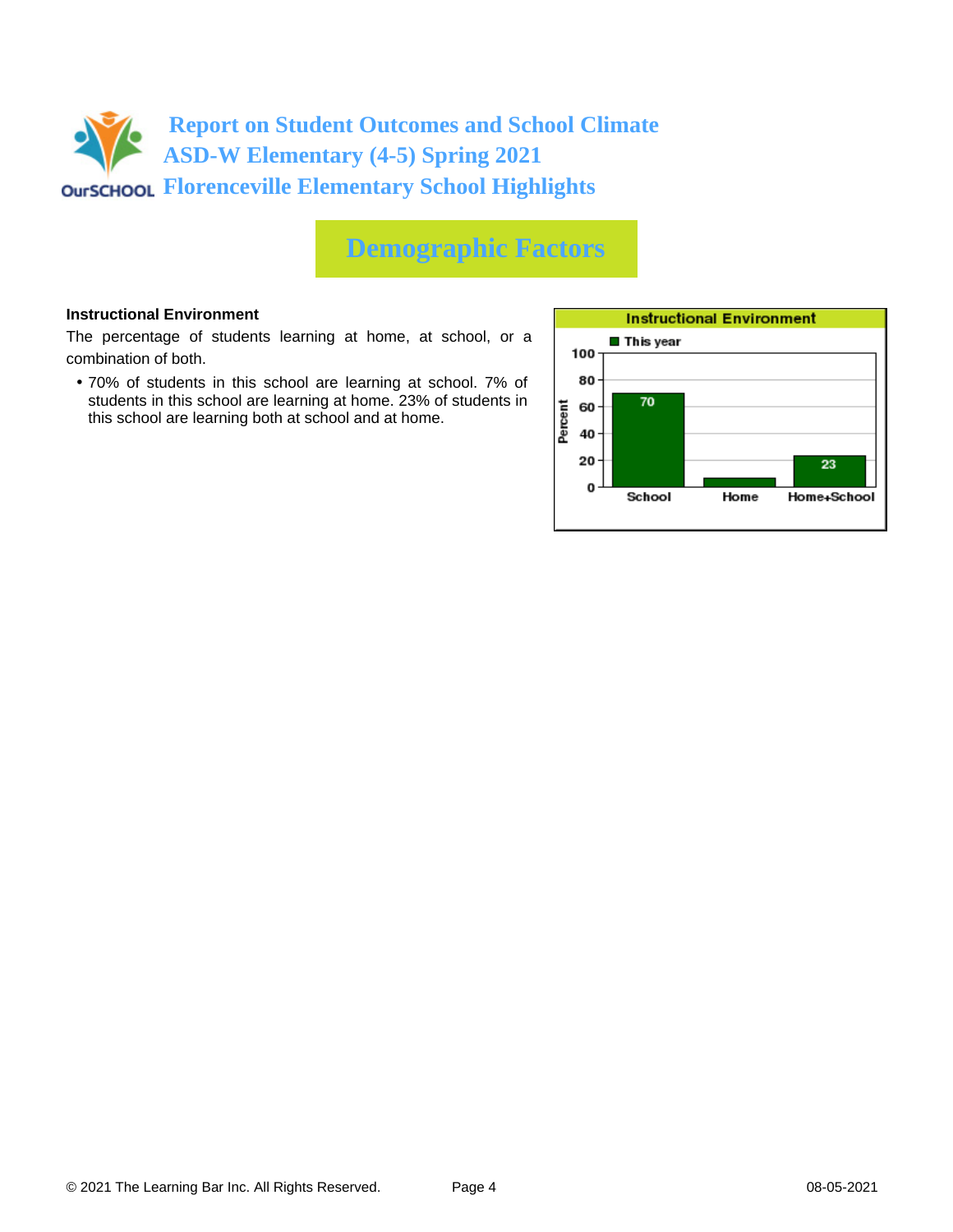

**Custom Measure**

#### **% Enrolled in FSL (NB EECD)**

Enrolled in FSL - NB EECD Custom Question

The percentage of students that indicated they were enrolled in French Immersion.

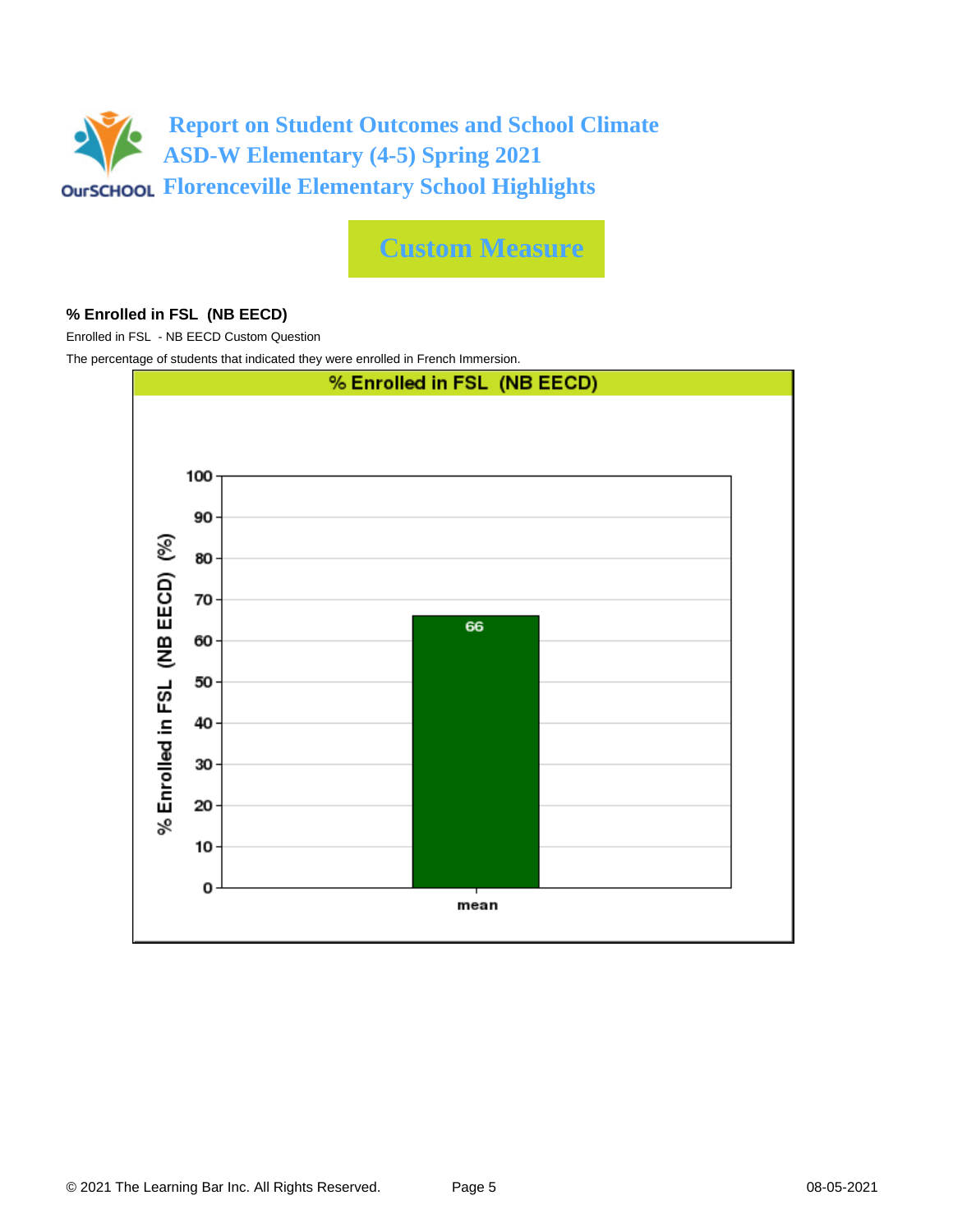

# **Multiple Choice Question**

**Students were asked: "My Teacher gives me feedback and helps me set goals for my learning."**

- **Never or Hardly Ever (Never)**
- **About Once a Week (Once)**
- **About 2-3 Times a Week (2to3)**
- **Almost Every Day (Almos)**
- **Every Day (Daily)**